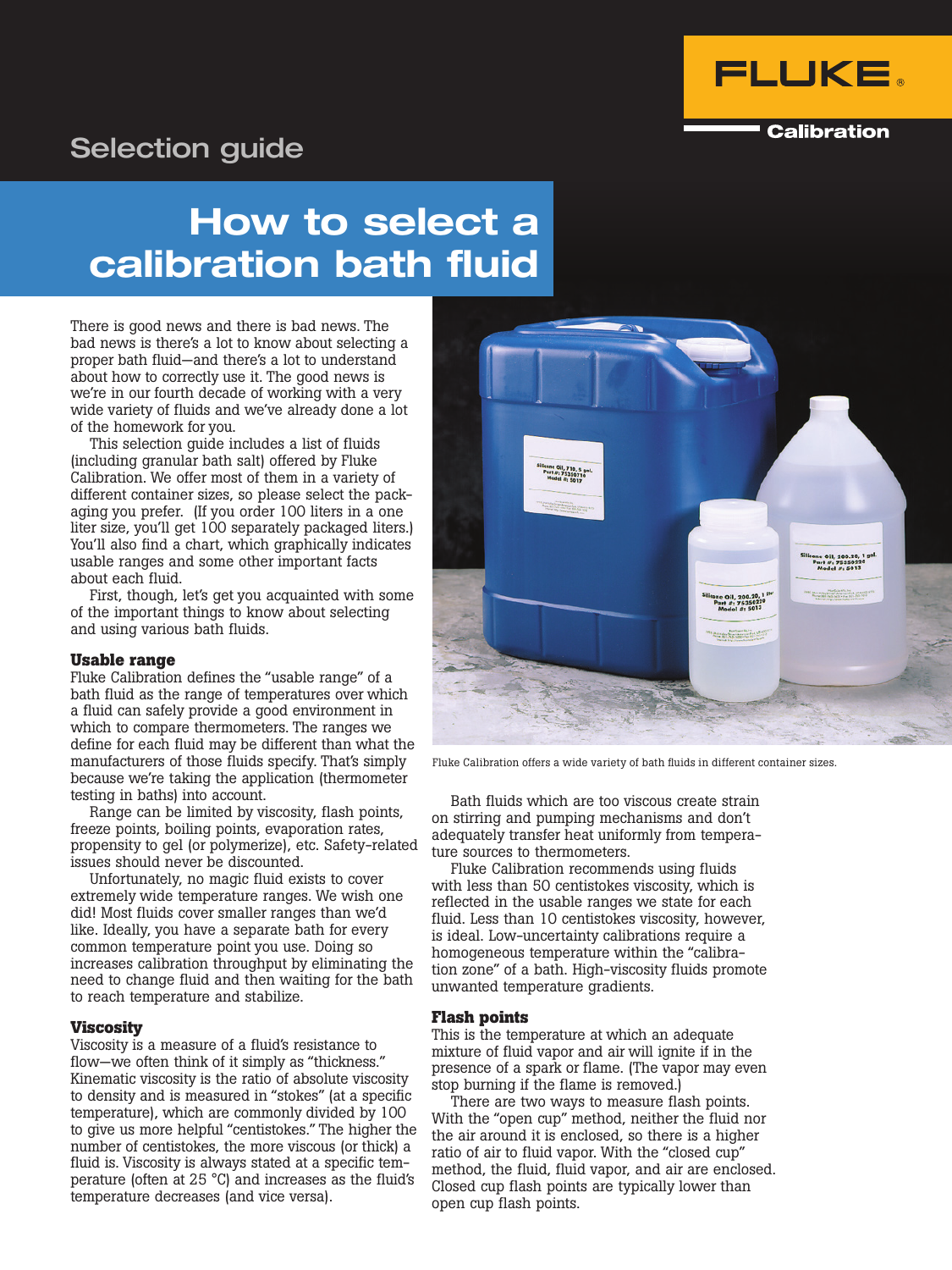

Also, fluid manufacturers list flash points in various places. On material safety data sheets (MSDS), the flash point is often given non-specifically to fit into a classification scheme used for hazard control. Actual product specification sheets usually give more specific information. For example, the flash point of one silicone oil is listed on its MSDS as "> 101.1 °C," whereas a more specific "211 °C cc" is listed on its specification sheet.

For Fluke Calibration fluids that have flash points, we list the closed cup method and limit the upper end of the fluid's range to slightly below the flash point.

### **Heat capacity**

Specific heat is the amount of heat required to raise the temperature of a unit of a substance by 1 °C. The higher the heat capacity, the more difficult it is to raise a fluid's temperature, therefore it is both slower and more stable.

### **Thermal conductivity**

Thermal conductivity is a fluid's ability to transfer heat from one molecule to another. The better the heat transfer, the quicker the fluid will heat or cool. Better thermal conduction improves bath uniformity.

### **Expansion**

All fluids have a coefficient of thermal expansion. This coefficient tells how much a fluid's volume will change (expand or contract) with changes in temperature. Fluid expansion has important ramifications for safety, cleanliness, and care of equipment. If baths are filled too high with a fluid at a low temperature and then heated without regard to volume increase, they can obviously spill. Also, if the fluid in a bath is allowed to run too low, it can leave bath heaters exposed, which can damage them.

### **Specific gravity**

The specific gravity is the ratio of a fluid's density to that of water. The higher the specific gravity, the more dense (and heavy) a fluid is. If the fluid is too heavy, it may not work well in a bath equipped with a pump mechanism or circulator.

### **Vapor pressure**

Vapor pressure is (at least for our purposes here) the temperature at which the rate of evaporation of that fluid equals the rate at which the fluid's vapor is condensing back into the fluid—i.e. the two are at equilibrium. Raising the temperature increases a fluid's vapor pressure over ambient pressure, thereby driving vapor into the air.

Fluids that have high vapor pressures (such as alcohols and water) evaporate quickly and require frequent replenishment. Furthermore, rapid evaporation at the fluid surface has a cooling effect on

the fluid, making temperature control more difficult, especially with an uncovered bath. Such fluids generally are only suitable for low temperature use. In some cases, vapors in the air can provide a health hazard and should be carefully vented.

### **Gelling (polymerization)**

Here's an area that can get people into trouble! Given enough time, temperature, and catalysts, silicone oils will eventually polymerize. That is, they'll suddenly turn into a molasses-like "goop," doubling in volume and making an unpleasant mess.

Oxidation is the root cause. While silicone oils may be used safely to near their flash points, susceptibility to polymerization increases with use above their oxidation points, which we list for each silicone oil.

To delay polymerization, limit a bath's time above a fluid's oxidation point, have it idle below its vapor point when not being used, keep contaminants out of the oil (including salts, other oils, and oxidizers), and change your oil if it becomes too dark, too viscous, or too unstable in temperature.

#### **Water**

There are a few things to understand about water in non-water baths. First, never introduce water into a salt or hot oil bath as this can be extremely dangerous.

Second, water may condense in an oil bath being used at low temperatures, particularly where there is high ambient humidity. The water can freeze to cooling surfaces and cause bad stirring conditions. Occasionally the water needs to be boiled off.

Lastly, alcohols absorb water. This isn't all bad. In fact 5 % water in methanol will allow methanol to be used at  $-100$  °C. Also, water that is absorbed will not freeze onto cooling surfaces. However, when too much water is absorbed, the alcohol becomes saturated and an ice slurry forms, negatively affecting stability and uniformity. At that point, the fluid needs to be changed.

#### **Ventilation**

Always using good ventilation with baths will prevent bath users from breathing fumes from bath fluids. Suction devices that open near the bath's access opening and exit out of doors are best. Oil vapor can settle on the surfaces of the eyes which causes some discomfort. Silicone oils can create benzine and formaldehyde as they break down at high temperatures— i.e. at about the flash point or above. Keep baths sealed up as much as possible to prevent fumes from coming into the work space. This will help with safety but will also increase the lifetime of the oil and improve performance of the bath.

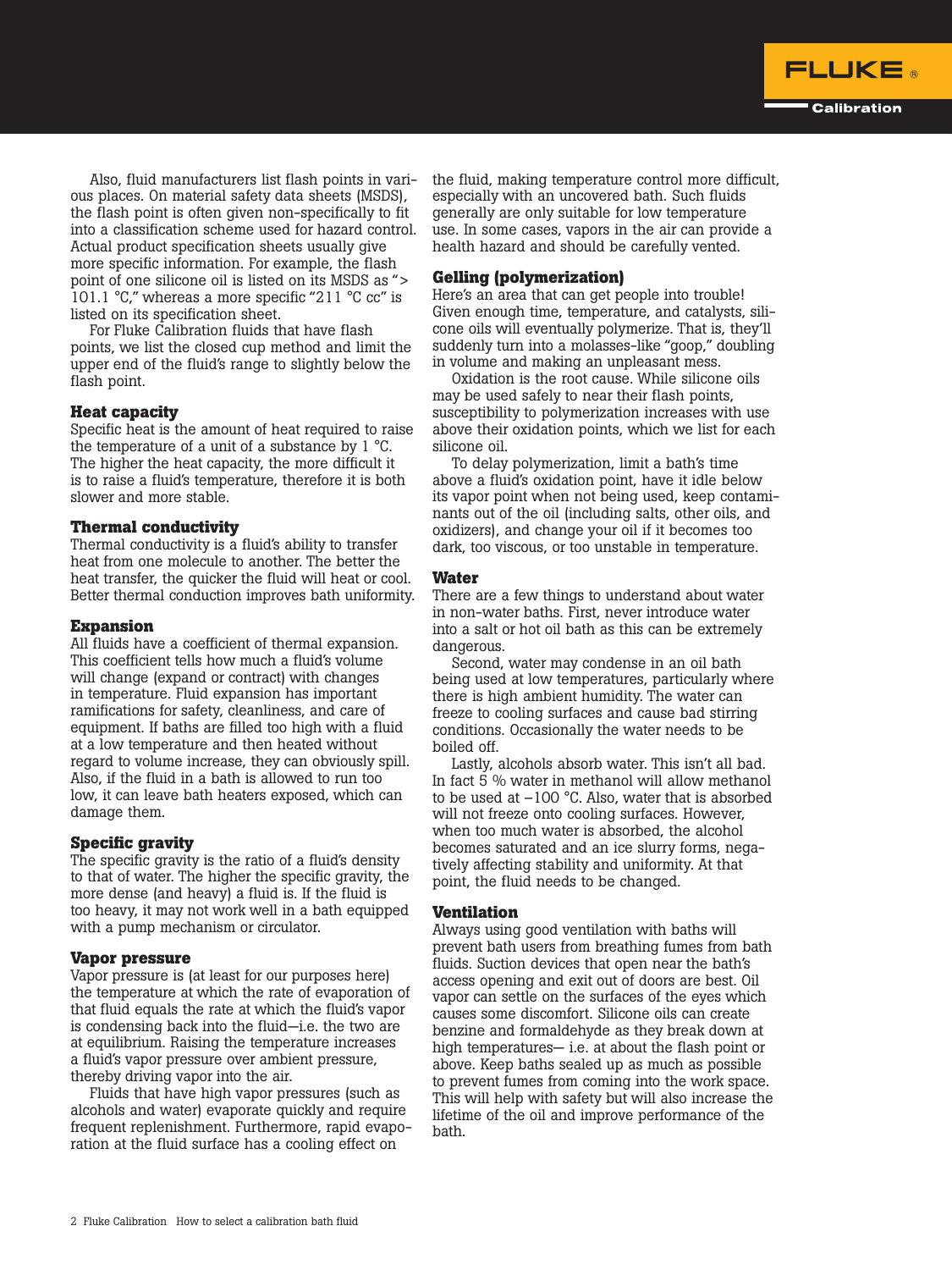



### **Safety**

Nothing is more important when working around a bath than to follow good safety practices. Here are some important recommendations:

- Always wear appropriate personal protective equipment. This may include gloves, aprons, and face shields of adequate covering and material for the temperatures being worked with.
- Understand the fluids you're using. MSDS sheets from manufacturers can be very helpful. Product specification sheets from manufacturers often include helpful information not in the MSDS.
- Ventilate appropriately, as mentioned above.
- Never mix fluids or put any chemicals into the fluid.
- Never put anything into bath fluid which could potentially cause a physical or chemical reaction.
- Never allow water to come into contact with hot salts or oils. (If a fire- extinguishing sprinkler system is triggered and sends water into salt and hot oil baths, the situation can become literally explosive.)
- Only place clean thermometers into bath fluids.
- Never operate a bath on or around combustible materials. Keep the area around baths clean.
- Keep appropriate fire extinguishing equipment nearby.
- Ensure that all personnel who operate with or near baths understand the precautions that should be taken around them and how to deal with emergencies.
- Abide by federal, state, and local laws regarding the storage and disposal of hazardous or flammable bath fluids.
- Do not use or store bath salt in or around flammable materials. While Fluke Calibration 5001 Bath Salt is not flammable, it supports combustion of other flammable materials such as wood or cardboard. Do not use bath salt for applications outside of thermometer calibrations.
- Avoid using fluids above their flash points. Special safety considerations should be used for alcohols since their flash points are typically below room temperatures.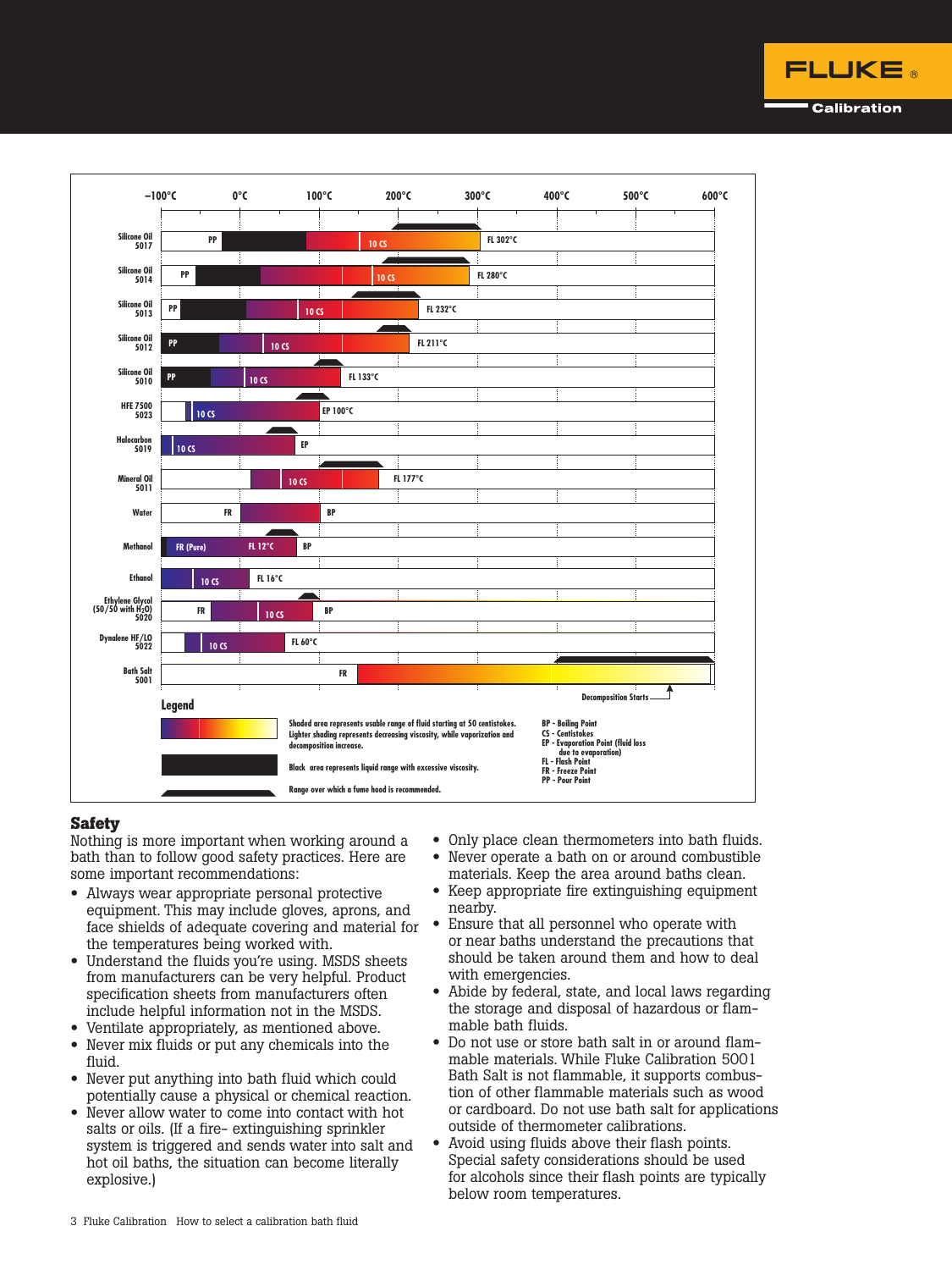### **Specifications**

| <b>Model #</b> | <b>Fluid</b>                                                                              | <b>Usable Ranges</b> | <b>FlashPoint†</b> |
|----------------|-------------------------------------------------------------------------------------------|----------------------|--------------------|
| 5019           | Halocarbon 0.8 Cold Bath Fluid                                                            | $-100$ °C to 70 °C   | n/a                |
| 5022           | Dynalene HF/LO*                                                                           | $-65$ °C to 58 °C    | 60 °C              |
| 5023           | HFE Cold Bath Fluid                                                                       | $-75$ °C to 100 °C   | n/a                |
| 5020           | Ethylene Glycol<br>(Mix 1:1 with Water                                                    | $-30$ °C to 90 °C    | n/a                |
| 5010           | Silicone Oil Type 200.05                                                                  | $-40$ °C to 130 °C   | 133 °C             |
| 5012           | Silicone Oil Type 200.10                                                                  | $-30$ °C to 209 °C   | 211 °C             |
| 5013           | Silicone Oil Type 200.20                                                                  | 10 °C to 230 °C      | 232 °C             |
| 5014           | Silicone Oil Type 200.50                                                                  | 30 °C to 278 °C      | 280 °C             |
| 5017           | Silicone Oil Type 710                                                                     | 80 °C to 300 °C      | 302 °C             |
| 5011           | Mineral Oil                                                                               | 10 °C to 175 °C      | $177^{\circ}$ C    |
| 5001           | Bath Salt, 125 lb‡<br>Potassium Nitrate 53 %<br>Sodium Nitrite 40 %<br>Sodium Nitrate 7 % | 180 °C to 550 °C     | n/a                |

Atmospheric pressure affects the usable ranges of some fluids. The temperatures quoted are at sea level.

†Flash point is the temperature at which a vapor (not the fluid) will ignite if exposed to an open flame. When the flame is removed, the vapor will stop burning. (Open cup method.)

\*Electrical resistivity is greater than 20 MΩ-cm.

‡125 lb bath salt fills a 30-liter (7.9-gallon) tank.

Material Safety Data Sheets available at www.flukecal.com

### Can't a single fluid cover my bath's entire range?

So, you want to cover the entire temperature range of your bath with one fluid? That would be nice. Unfortunately for all of us, this is often not possible.

All fluids have temperature range limits for a variety of reasons. The properties of certain fluids just don't hold still over temperature. Not only do you have problems with freezing and boiling, but viscosity changes, evaporation, and flash points create limits for a fluid's useful temperature range.

The result is that one fluid may not cover the range you need within a single bath, leaving you with a choice between inconvenient fluid changes or multiple temperature-dedicated baths.